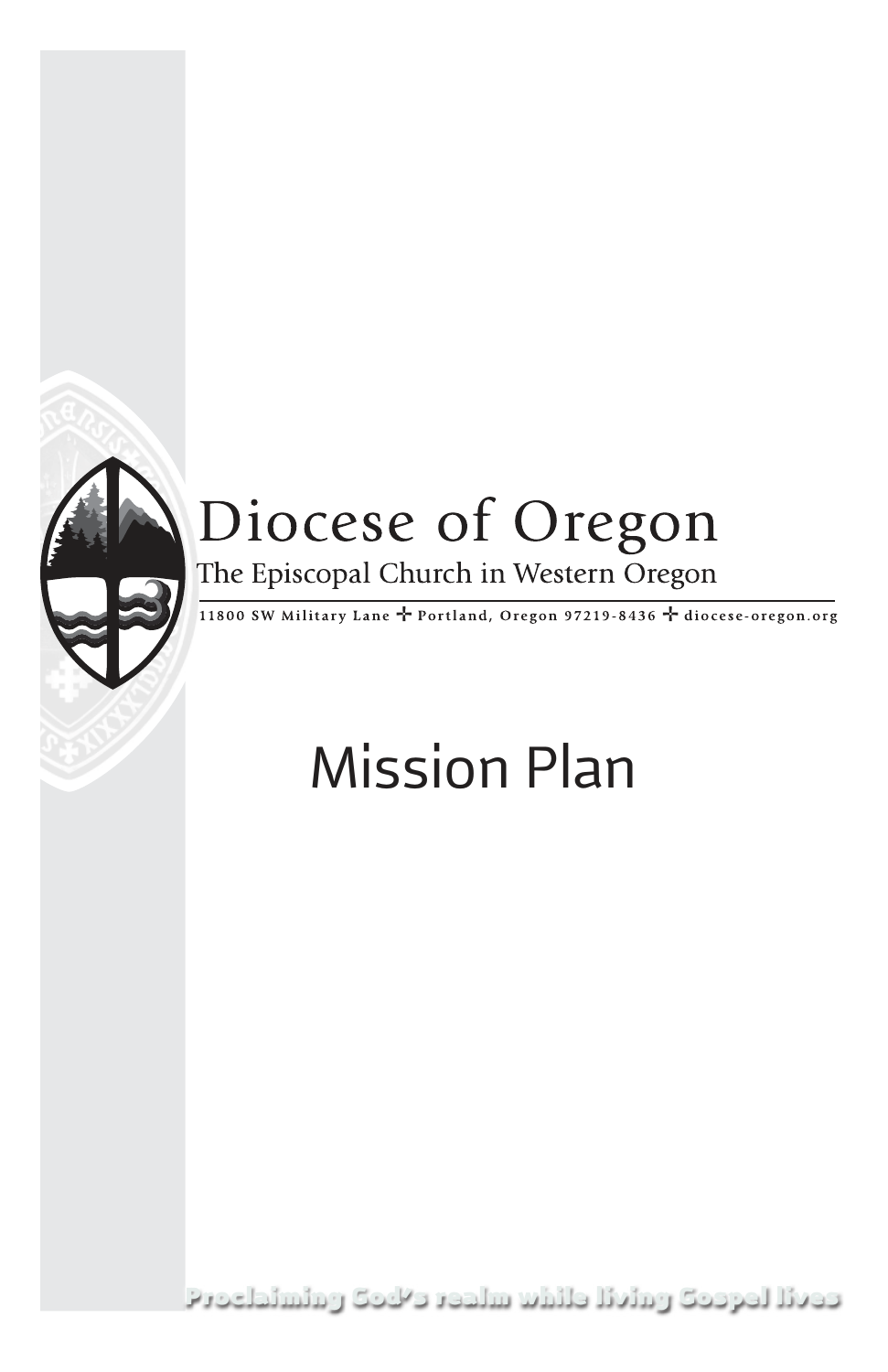### Contents

| Diocesan Mission Statement  |                |
|-----------------------------|----------------|
| Diocesan Core Values        | $\overline{2}$ |
| Diocesan Vision Statement   | 3              |
| <b>Strategic Directions</b> | 4              |
| Congregational life         | 4              |
| Diocesan mission            | 6              |
| Leadership development      | 7              |
| Gospel justice              | 8              |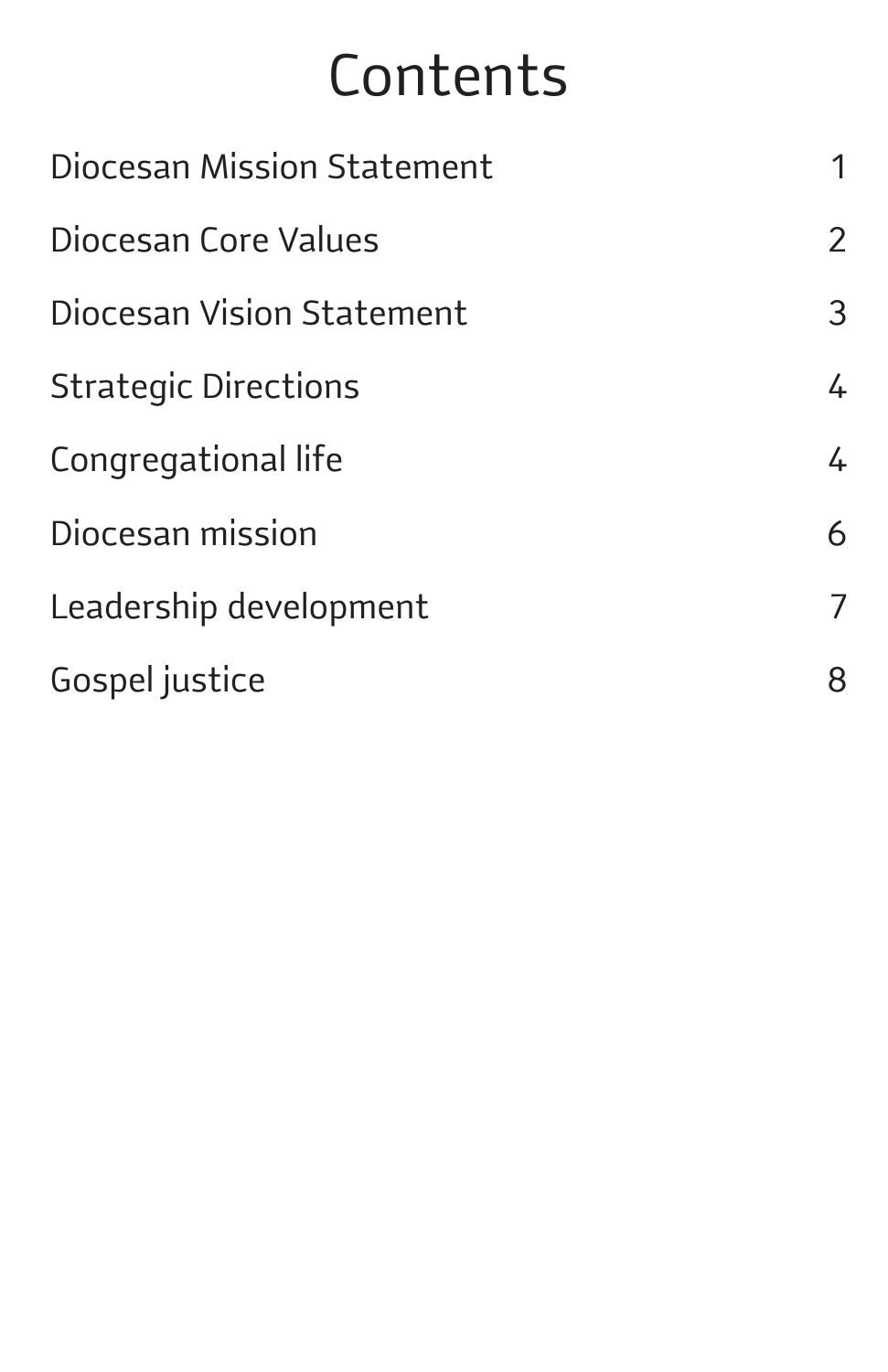## Diocesan Mission Statement

*Proclaiming God's realm while living Gospel lives*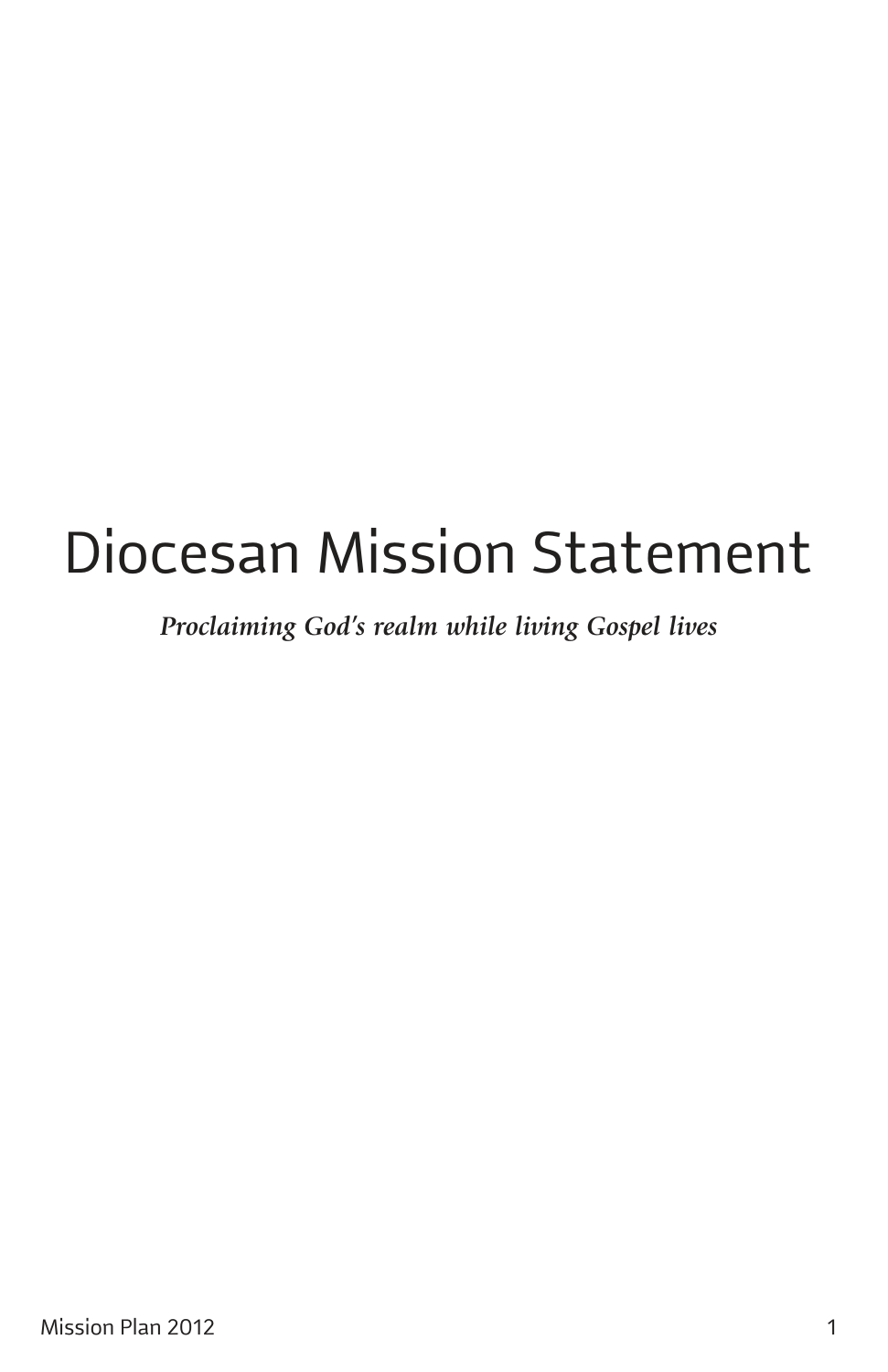## Diocesan Core Values

- We live out our mission and vision as a Christian community guided by these core values:
- Centering our lives in the Baptismal Covenant
- Living in and sharing God's abundance in thankfulness for the riches we have
- Practicing resurrection: living in the open expectation of the new thing God is doing at all times and in all places
- Responding compassionately to those in need
- Nurturing children and youth in faith, hope, and love
- Caring for, protecting, and defending all of God's creation
- Seeking and inviting the unique gifts of all our members
- Listening deeply, speaking honestly and with respect
- Mediating our disagreements, misunderstandings, and concerns through reconciliation and forgiveness
- Continuing to increase our knowledge of and commitment to what it means to live in God's realm
- Support Episcopal Relief & Development and Millennium Development Goals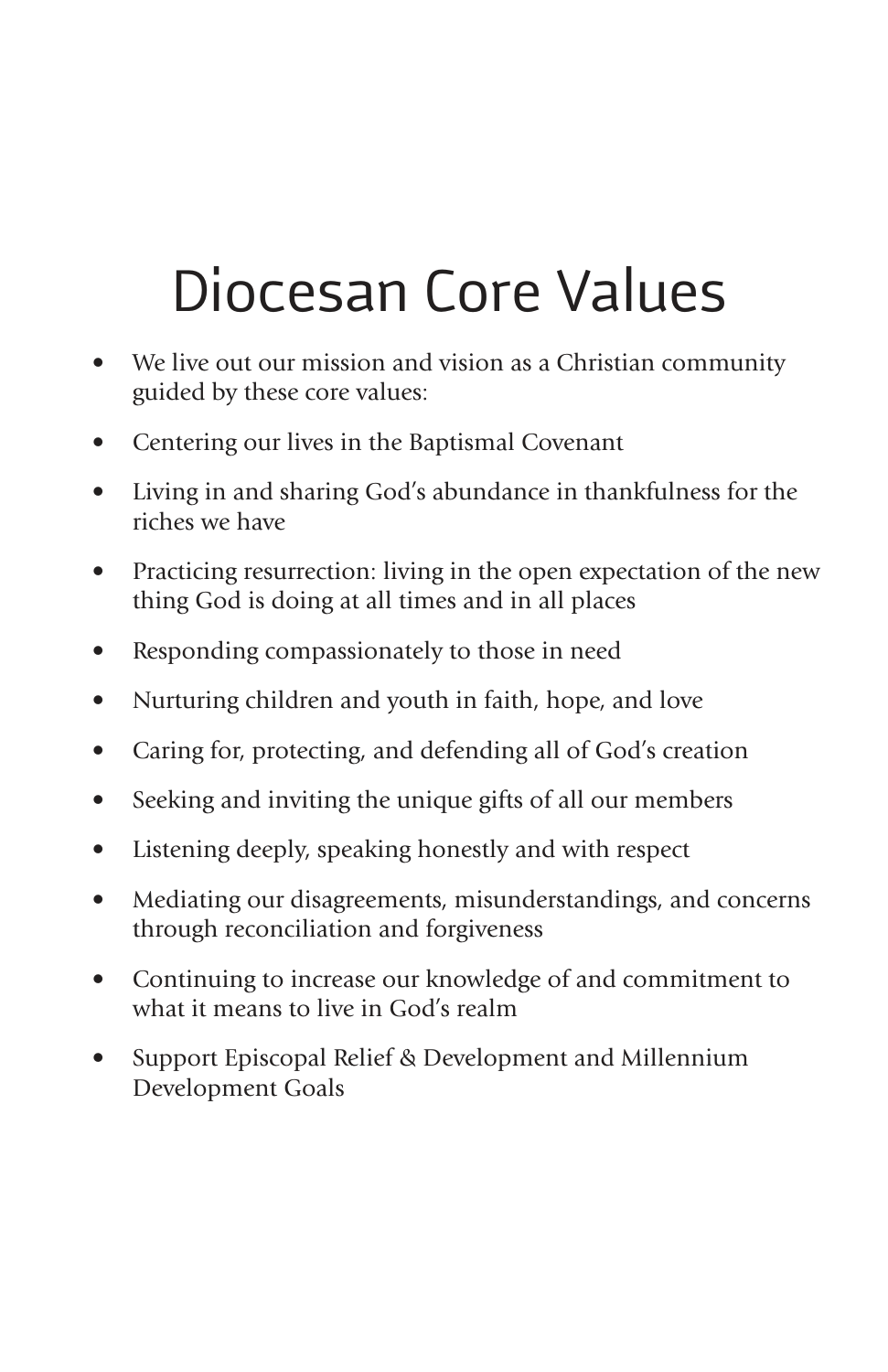## Diocesan Vision Statement

Gathered in the love of God in Christ and accepting of diversity, the Diocese of Oregon actively nourishes renewal and growth, cares for creation, and values the unique gifts of all as we encourage innovation to meet the needs of the 21st century church. We ground our lives in Anglican worship while connecting ourselves to the wider church and world.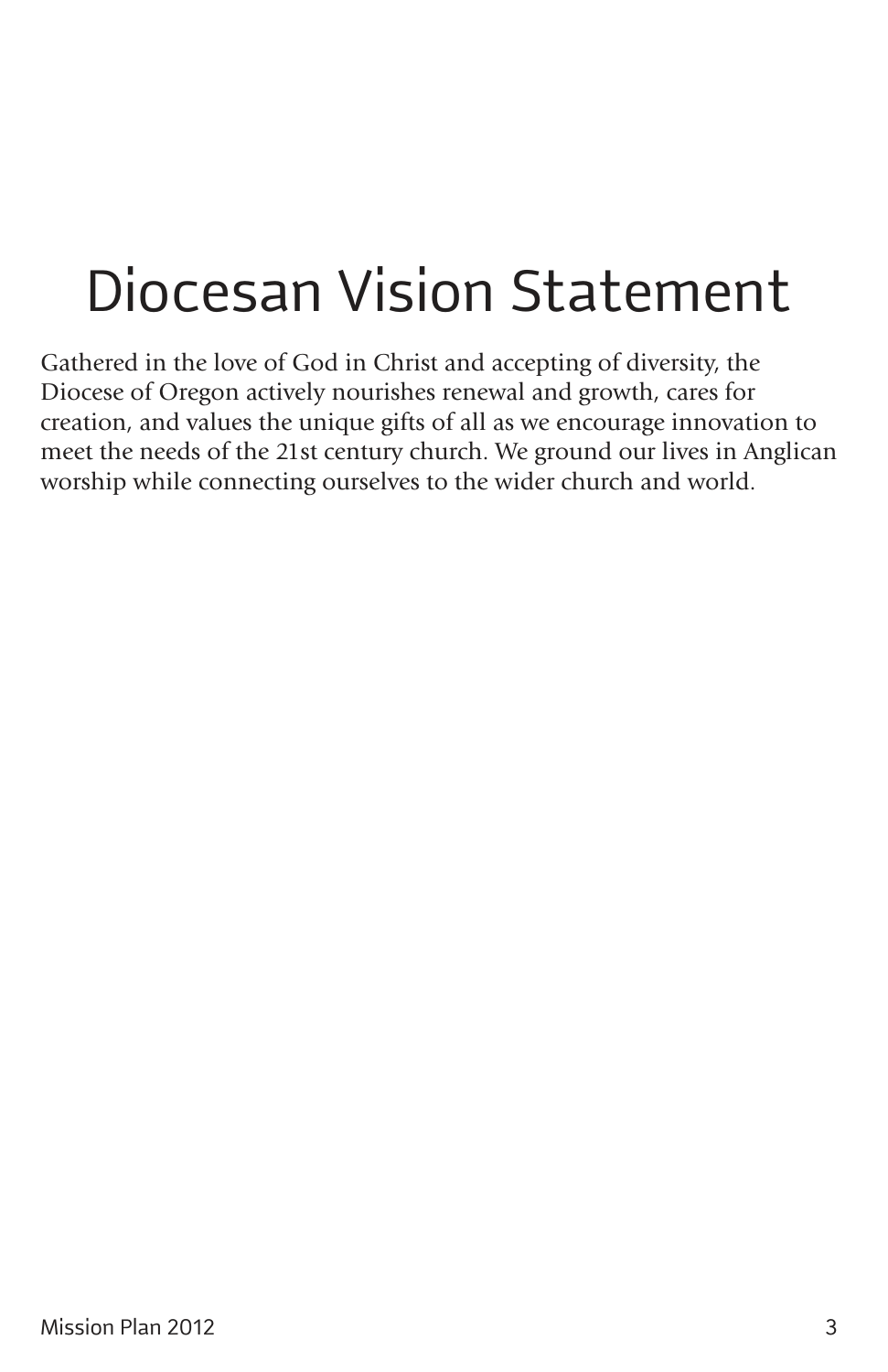## Strategic Directions

Our mission and vision statements speak broadly and compellingly about our identity as a community, an identity that is informed by a prayerful reading of Holy Scripture and the Book of Common Prayer. However, that identity only becomes visible to us and others as it is clarified through specific and strategic directions that inform our work together.

Our strategic directions:

- Strengthen and Support Congregational Life
- Strengthen and Support Diocesan Capacity For Mission
- Strengthen and Support Missional Leadership
- Strengthen, Support, and Advocate for Gospel Justice

### Congregational life

*"Then Jesus called the twelve together and gave them power and authority over all demons and to cure diseases, and he sent them out to proclaim the Realm of God and to heal." –Luke 9:1-2*

**Strengthen and support congregational life:** We strengthen congregational life to nourish the unique gifts of witness found in communities throughout the diocese. To accomplish this we will:

- 1. Create a diocesan learning environment so that the best practices of Christian community become everyday actions.
	- a. Review and further develop existing programs for
		- Children's Christian formation (a Children's Charter for the church)
		- Adult Christian formation (Charter for Lifelong Christian Formation)
		- Youth and young adult Christian formation (charter for Lifelong Christian Formation)
		- Liturgy and preaching
		- Communication, media, and internet presence
		- Stewardship and finance
		- Social ministries and social justice witness
		- Pastoral case and healing ministries
		- Hospitality and evangelism
		- Healthy congregational life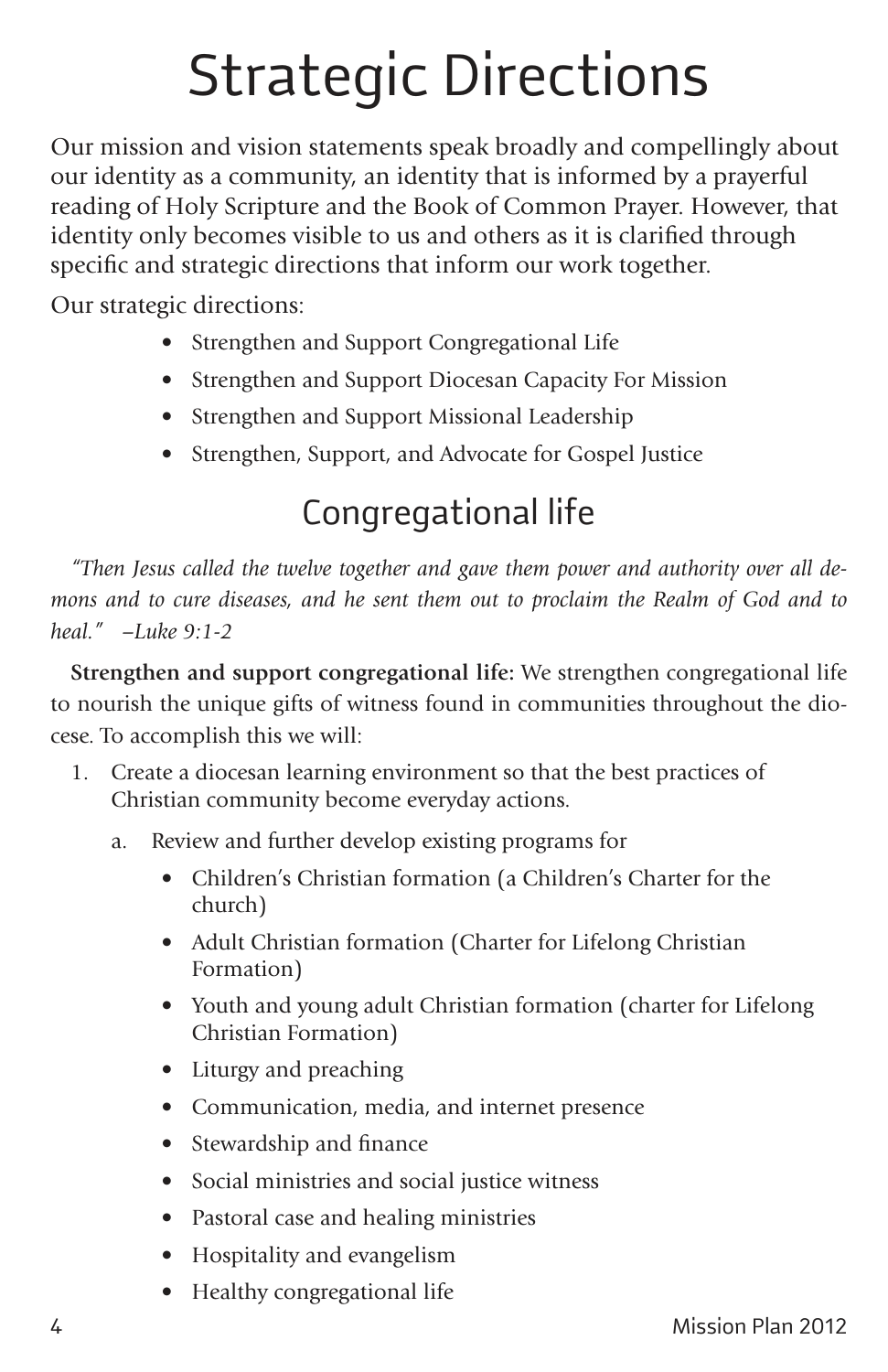- Camping and retreat ministries
- Latino ministries
- b. Develop the Academy for Formation and Mission to nourish intentional, ongoing, and holistic discernment, formation, and capacity for ministry in all orders
	- Broad lay ministry educational
	- Full education for the diaconate
	- Initial educational program for priests
- 2. Prioritize diocesan resources to serve the needs of congregations.
	- a. Increase diocesan staff consultations
	- b. Conduct yearly mission and ministry reviews with all congregations and clergy
	- c. Create and train parish consultants to facilitate strategic mission planning
	- d. Further develop diocesan camping experience
	- e. Implement regional and shared initiatives to enlarge the scope of youth and young adult ministries
- 3. Develop parish partnerships to enrich our knowledge base and deepen our relationships.
	- a. Identify and mentor effective lay and clergy leaders
	- b. Identify and link congregations addressing common challenges
	- c. Develop convocation life with links to the cathedral and central regional churches
- 4. Facilitate transition processes in congregations to strengthen parish ministry
	- a. Intentional interim placement
	- b. Improve profile development
	- c. Develop a variety of options for parish search processes

.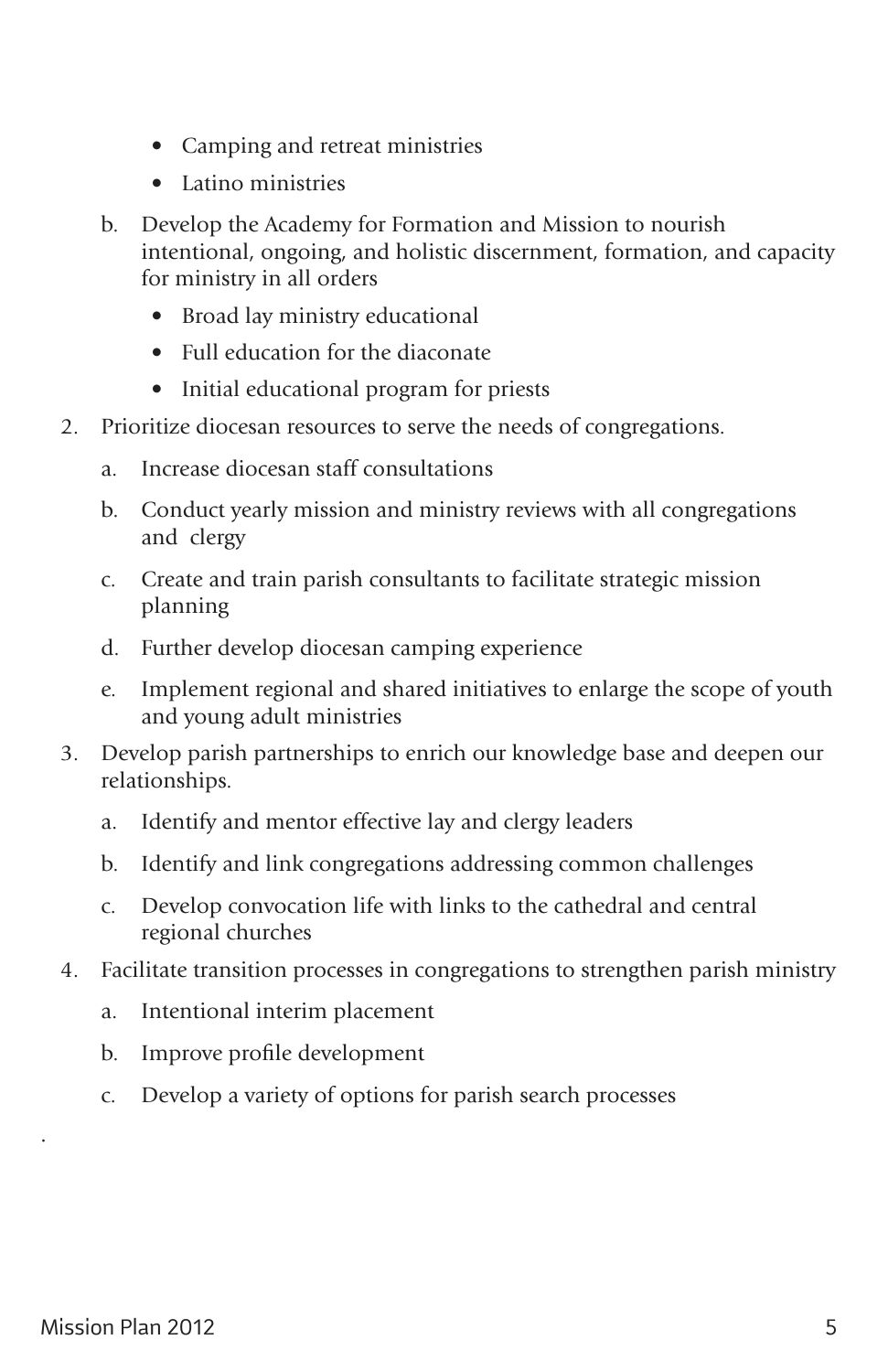#### Diocesan mission

 *"But if it is by the spirit of God that I cast out demons, then he Realm of God has come to you." –Matthew 12:28*

**Strengthen and support diocesan capacity for mission:** We implement and effect organizational structures to allow time and energy to be directed to the work of ministry. To accomplish this we will:

- 1. Implement effective and creative management structures to clarify roles, streamline operations, and use resources wisely.
	- a. Create job descriptions for diocesan staff
	- b. Create model job descriptions for congregations
	- c. Improve diocesan and congregational recordkeeping
	- d. Reduce diocesan and congregational clutter
	- e. Complete revision of Policies and Procedures manual
	- f. Revise Canons to reflect current practice
	- g. Review and update diocesan and congregational structures on an ongoing basis
- 2. Streamline financial management in order to use resources wisely.
	- a. Create new diocesan financial job structure
	- b. Evaluate costs and reduce waste in system
	- c. Evaluate the costs, benefits, and liability of using The Bishop's Close as diocesan offices
	- d. Reviewing Corporate Sole and restructure if appropriate
	- e. Explore new business plan/ways of organizing and financing for ministry in the 21st century
- 3. Promote ministries to diverse communities and underserved populations to deepen these relationships and learn more fully who God is calling us to be.
	- a. Identify and utilize learning from current mission restarts
	- b. Plan intentional and ongoing engagement in emerging Christianity conversation
	- c. Support and review Community Missions Project
	- d. Empower strong leadership in diverse communities
	- e. Encourage and support ministries with Latino, Native American, African American, Asian, and other underserved communities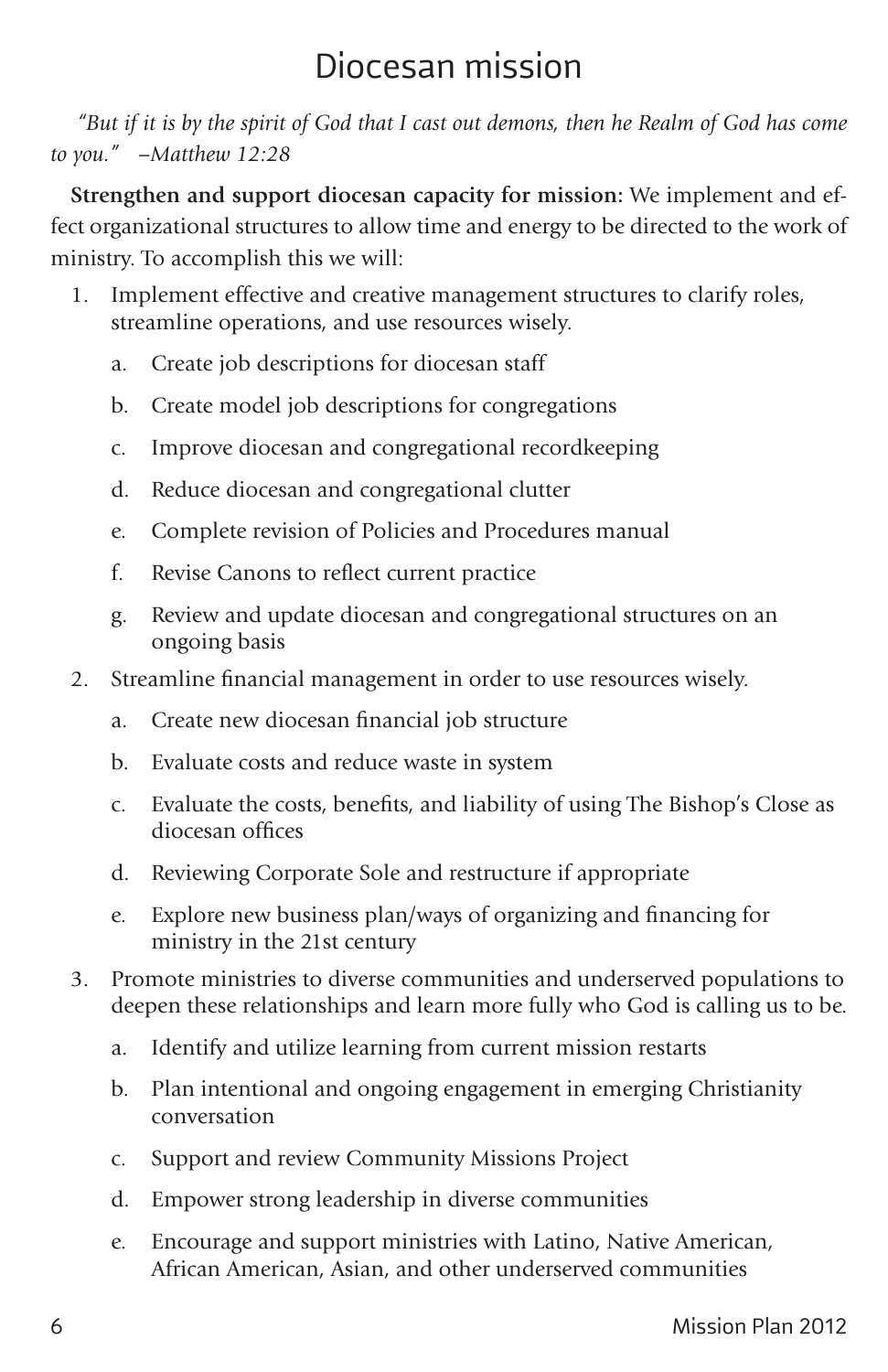#### Leadership development

*"Then the King will say to those on his right hand, come, you that are blessed by my father, inherit the Realm prepared for you from the foundation of the World." –Matthew 25:34*

**Develop missional leadership:** We develop strong leaders to nourish unique gifts that increase our capacity to proclaim the Realm and live Gospel lives. To accomplish this we will:

- 1. Celebrate the gifts of our lay and ordained leaders, strengthening them for mission and identifying effective models of discipleship.
	- a. Institute diocesan leadership awards
	- b. Mentor identified leaders
	- c. Celebrate successes in creatively meeting challenges
- 2. Develop new leadership to further our ability to be effective God's mission.
	- a. Start new program on discernment
	- b. Provide financial and institutional support for leadership development
	- c. Establish term limits in volunteer diocesan positions
	- d. Raise up more deacons diocesan-wide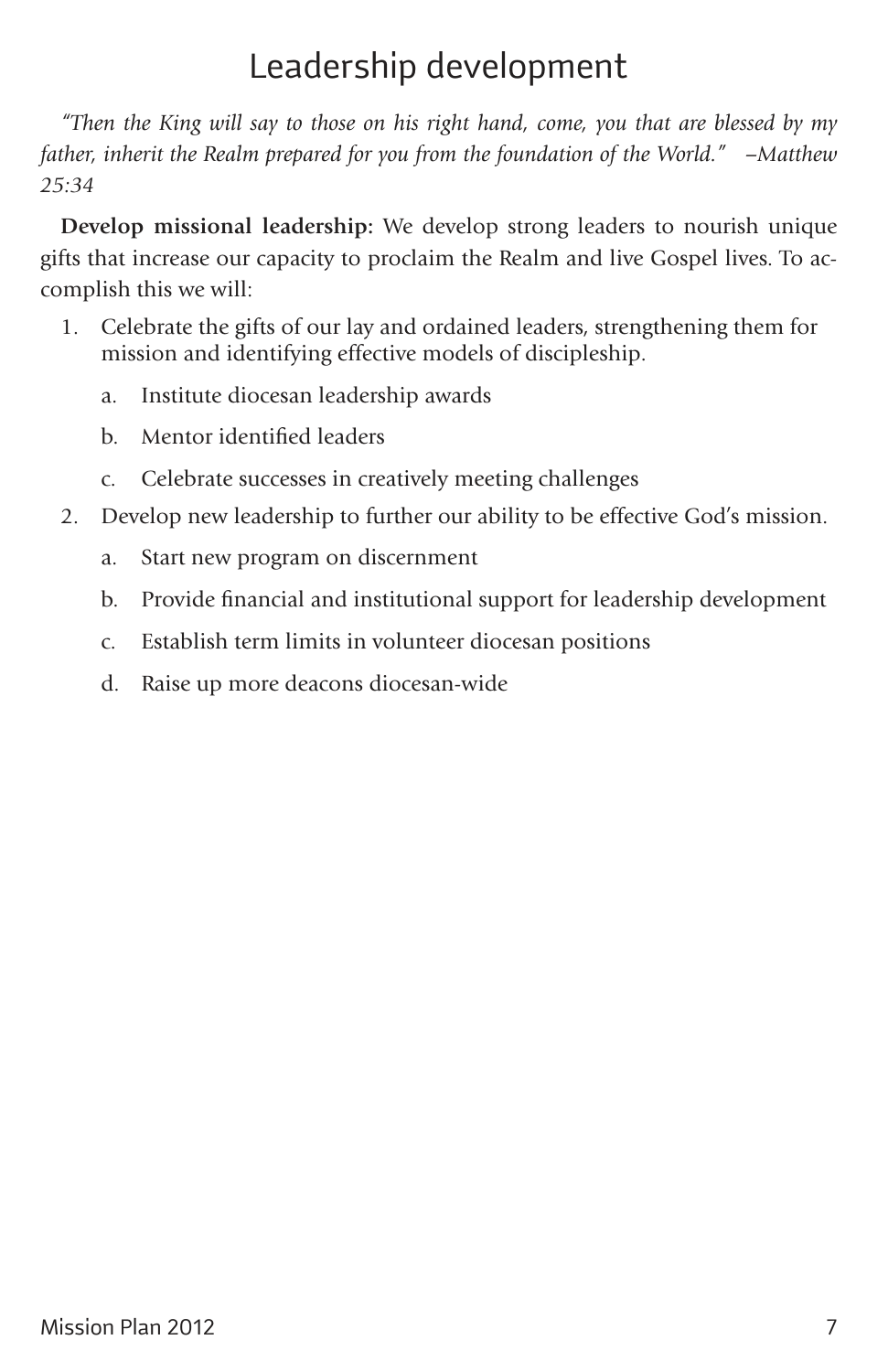### Gospel justice

 *"... and what does the Lord require of you but to do justice, and to love kindness, and to walk humbly with your God?" –Micah 6:8*

**Strengthen, support, and advocate for Gospel justice:** We respond to God's call to serve all God's people and act on behalf of those in need. We build bridges of love and respect that deepen our relationships and strengthen our communities. To accomplish this we will:

- 1. Rebuild global mission to enrich our experience of God's presence everywhere.
	- a. Establish a new diocesan companion relationship
	- b. Encourage and assist various congregational global engagements especially in smaller congregations
	- c. Support Episcopal Relief & Development
- 2. Encourage and develop local mission work throughout the diocese to live out our identity as faithful witnesses to God's love.
	- a. Celebrate current local mission work
	- b. Promote the Millennium Development Goals
	- c. Engage all diocesan levels in local mission ventures
- 3. Work to end racism that God's justice may be visible in the world.
	- a. Implement new and innovative strategies that identify and resolve classic historical, persuasive, persistent, and problematic inequalities among all people
	- b. Examine diocesan hiring practices and revise to reflect best practices
	- c. Seek qualified candidates from underrepresented racial and ethnic communities for diocesan and congregational positions
	- d. Encourage the raising up of vocations within local ministry populations
- 4. Partner with ecumenical brothers and sisters to build up the Church's witness to the world.
	- a. Bishop continues work with Ecumenical Ministries of Oregon
	- b. Seek out and highlight Lutheran-Episcopal parish connections